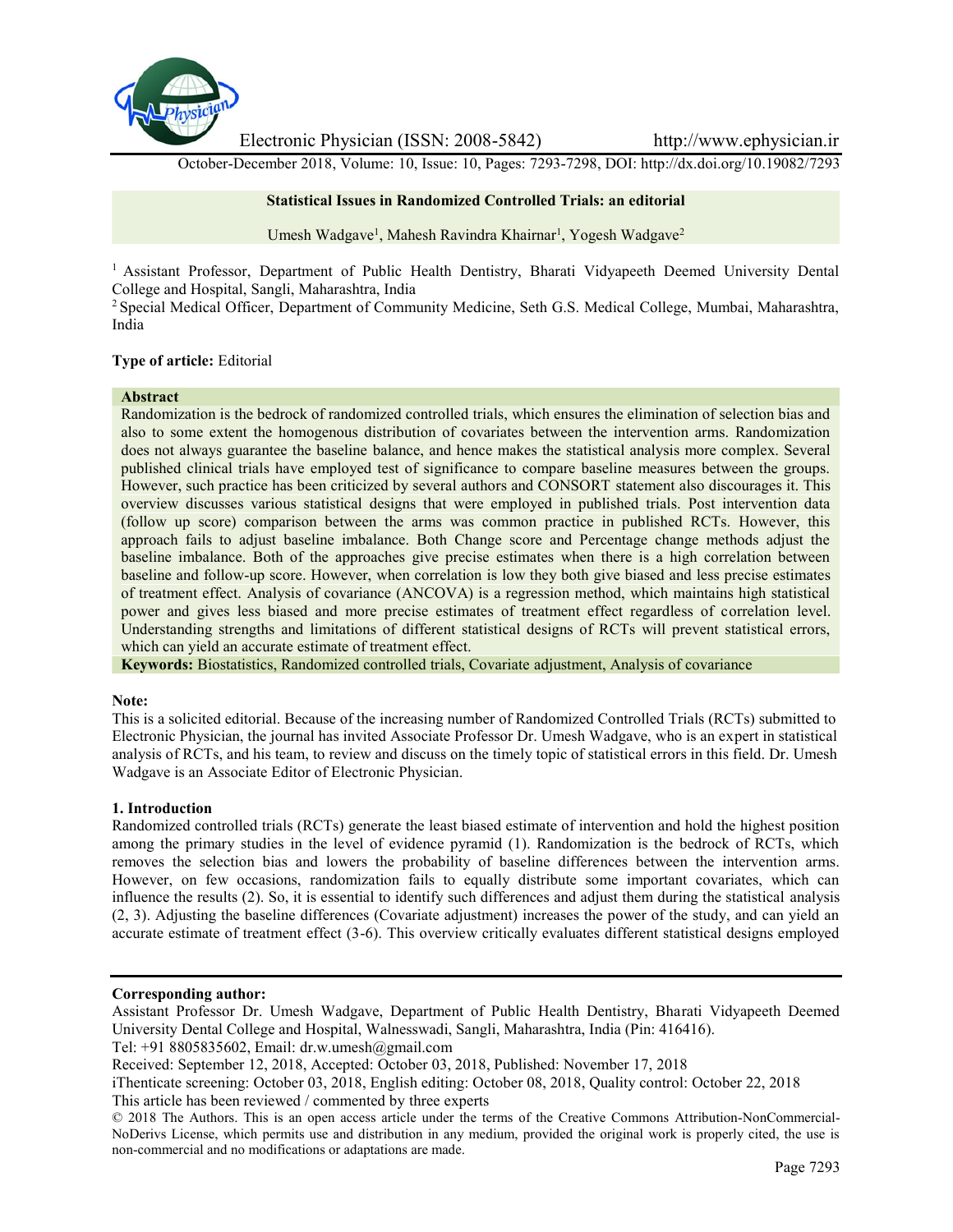in RCTs and attempts to suggest the best methods for future researchers. Box 1 includes the important highlights of the article, and Table 1 presents the main terminologies used in this context.

## **Box 1.** Important highlights of the review

- Highlights the limitation of baseline comparison using inferential statistics in randomized controlled trials.
- Discusses the influence of different statistical designs employed in RCTs on covariate adjustment.
- Justifies the utility of Analysis of Covariance (ANCOVA) statistical method over other approaches.
- To the best of our literature search, this is the only article that discusses most of the possible statistical designs employed in RCTs.
- This article helps researchers in understanding the limitations and strengths of the different statistical designs of RCTs.

| Term               | Definition                                                                          | Ref. no. |  |  |  |
|--------------------|-------------------------------------------------------------------------------------|----------|--|--|--|
| Randomization      | Ensures that research participants are divided into groups by chance (random        |          |  |  |  |
|                    | allocation), like in a lottery. It eliminates selection bias and minimizes the      |          |  |  |  |
|                    | differences between the intervention groups.                                        |          |  |  |  |
| Regression to      | A statistical phenomenon that can make natural variation in repeated data look<br>8 |          |  |  |  |
| mean               | like real change. It can result in wrongly concluding that an effect is due to      |          |  |  |  |
|                    | treatment when it is due to chance.                                                 |          |  |  |  |
| Covariates         | Any variable that is measurable and considered to have a statistical relationship   | 9        |  |  |  |
|                    | with the dependent variable would qualify as a potential covariate. A covariate is  |          |  |  |  |
|                    | thus a possible predictive or explanatory variable of the dependent variable.       |          |  |  |  |
| Covariate          | The statistical procedure of eliminating the influence of baseline imbalance of     | 6        |  |  |  |
| adjustment         | covariates that are correlated to outcome, leading to a more precise estimate of    |          |  |  |  |
|                    | treatment effect.                                                                   |          |  |  |  |
| Significance tests | Statistical tests that indicate whether observed differences between assessment     | 10       |  |  |  |
|                    | results occur because of sampling error or by chance.                               |          |  |  |  |

|  | Table 1. Important terminologies |  |
|--|----------------------------------|--|
|--|----------------------------------|--|

# **2. Baseline comparison**

In RCTs, comparability of intervention arms at baseline in every aspect except the intervention they receive is essential for detecting the true estimates of any intervention (11). Theoretically, randomization procedure distributes both the known and unknown covariates equally between the intervention arms. But in reality, the distribution of covariates may not always be homogenous after randomization (10, 12). It has been observed that researchers employ the significance tests to check whether the heterogeneity in covariates distribution after randomization is statistically significant or not (13-15). This practice has been criticized by many scholars since any imbalance after randomization simply occurs because of chance, and hence it is futile to apply significance tests (13, 16, 17). Consolidated Standards of Reporting Trials (CONSORT) statement also discourages this practice, stating "tests of baseline differences are not necessarily wrong, just illogical. Such hypothesis testing is superfluous and can mislead investigators and their readers" (18). However, CONSORT Statement recommends reporting of a table describing baseline demographic and clinical characteristics of each intervention arm (18). Altman stated that "performing a significance test to compare baseline variables is to assess the probability of something having occurred by chance when we know that it did occur by chance" (16).

Significance tests for baseline comparison have been used to assess the success of randomization (17). However, even after a successful randomization, we can expect 5% of variables to differ significantly between the intervention arms at baseline (19, 20). Therefore, the success or the failure of randomization cannot be judged based on presence or absence of statistically significant differences. It is advisable to check for meaningful differences rather than statistically significant differences (17, 19). Meaningful differences are those differences at baseline that can impact [confound] the results of a trial. They can be identified with sound clinical knowledge, research evidence, and common sense (16). These meaningful differences should be adjusted during the statistical analysis.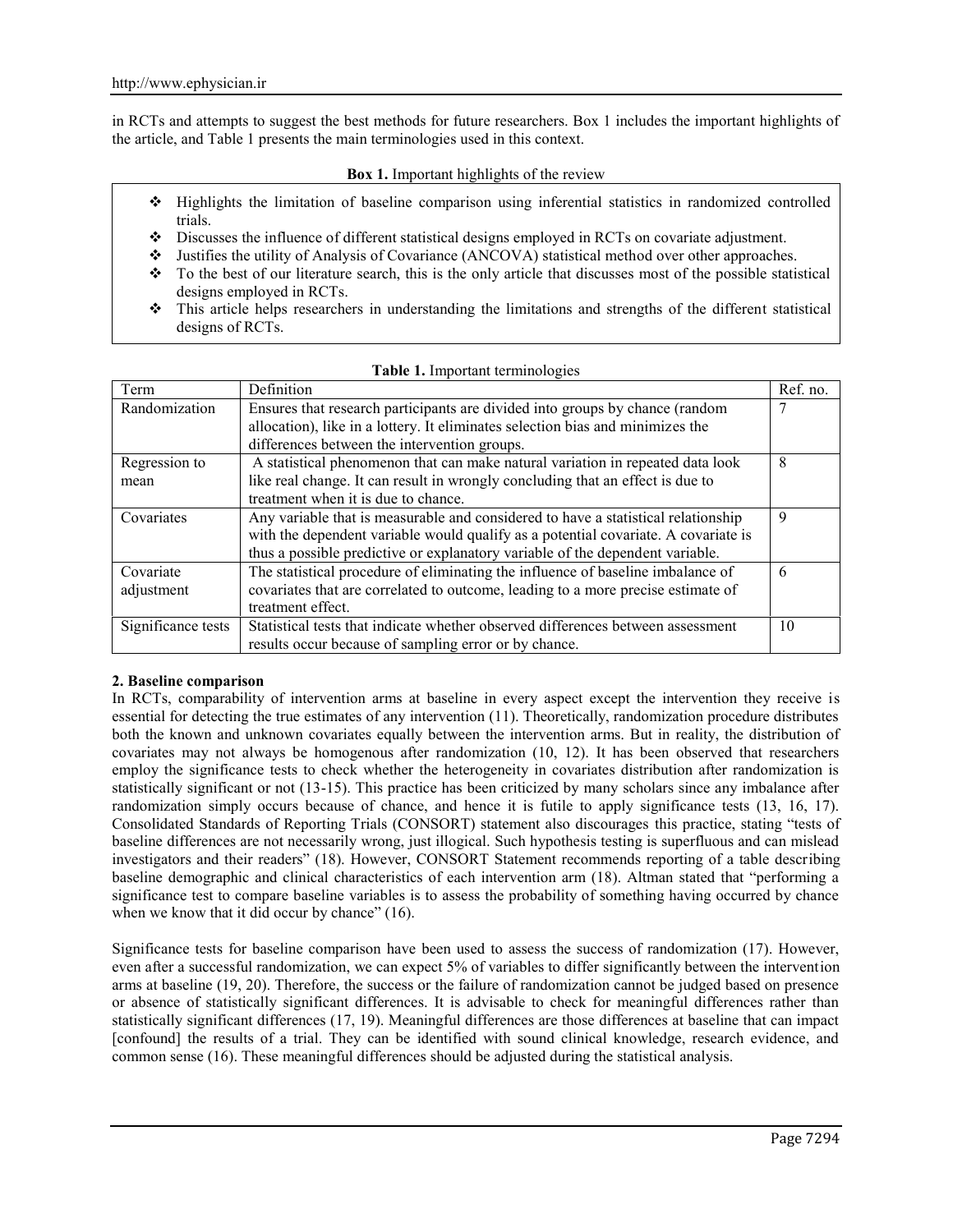# **3. Statistical adjustment of baseline imbalances**

Randomization is not the guaranteed method for homogeneous distribution of both observed and unobserved covariates among the interventional arms. As discussed above, any baseline imbalances should be identified and adjusted during the statistical analysis. In every clinical trial, researchers collect data at baseline and postintervention in all the arms and subject it to statistical analysis. There are five different techniques of data analysis practiced in RCTs, namely (Table 2):

- 1) Analyzing the difference between baseline and post intervention
- 2) Analyzing post-intervention data
- 3) Analyzing the change scores between post-intervention and baseline
- 4) Analyzing the percentage change between baseline and post intervention
- 5) Analysis of covariance (ANCOVA)

|                    |                        | <b>Intervention A</b>                   | <b>Intervention B</b>                                  |
|--------------------|------------------------|-----------------------------------------|--------------------------------------------------------|
|                    | Pre score              | A <sub>1</sub>                          | $B_1$                                                  |
|                    | Post score             | A <sub>2</sub>                          | B <sub>2</sub>                                         |
| <b>Designs</b>     | Formula                | <b>Evaluates</b>                        | Recommendation                                         |
| <b>Baseline</b>    | $A_1$ vs. $B_1$        | Statistical significant difference      | Not Recommended:                                       |
| Comparison         |                        | between the groups at baseline.         | In RCT, baseline differences are<br>because of chance. |
| Difference between | $A_1$ vs. $A_2$        | Statistical significant change from     | Not Recommended:                                       |
| baseline and post  | and                    | baseline to follow up score, separately | Only compares within a group and                       |
| data               | $B_1$ vs. $B_2$        | within each group.                      | not between groups.                                    |
| Post-intervention  | $A_2$ vs. $B_2$        | Statistical significant difference in   | Not Recommended:                                       |
| data comparison    |                        | follow up score between the groups.     | Does not adjust baseline imbalances.                   |
| Change scores      | $(A_1 - A_2)$ vs.      | Statistical significant difference in   | Not Recommended:                                       |
|                    | $(B_1 - B_2)$          | change score (difference between pre    | Fails to adjust the baseline                           |
|                    |                        | and post score) data between the        | imbalances because of regression to                    |
|                    |                        | groups.                                 | mean.                                                  |
|                    |                        |                                         | Dependent on correlation between                       |
|                    |                        |                                         | baseline and follow up score.                          |
| Percent change     | $[(A_2 - A_1)]$        | Statistical significant difference in   | Not Recommended:                                       |
|                    | *100/ $A_1$ ] vs.      | percent change score (percent           | Fails to adjust the baseline                           |
|                    | $[(B_2 - B_1)]$        | difference between pre and post         | imbalances because of regression to                    |
|                    | $*100/B_1$ ]           | score) between the groups.              | mean.                                                  |
|                    |                        |                                         | Dependent on correlation between                       |
|                    |                        |                                         | baseline and follow up score.                          |
| <b>ANCOVA</b>      | $A_2$ vs. $B_2$        | Statistical significant difference in   | Recommended:                                           |
|                    | [Adjust A <sub>1</sub> | post intervention data between the      | Adjusts baseline imbalances.                           |
|                    | and $B_1$ ]            | groups while adjusting the baseline     | Independent of correlation between                     |
|                    |                        | scores.                                 | baseline and follow up score.                          |
|                    |                        |                                         | Has more statistical power.                            |
|                    |                        |                                         | Applied only when an outcome is                        |
|                    |                        |                                         | continuous data.                                       |

**Table 2.** Description of different statistical designs used in randomized controlled trials

# *3.1. Analyzing the difference between baseline and post intervention*

This method assesses the statistically significant change from baseline (i.e. Pre score verses Post score), separately in each group (21). Then it is stated that statistically significant difference was observed only in one group but not in the other, and concludes that treatments are different (21, 22). This tests the null hypothesis that the change from the baseline is zero, separately in each intervention arm (22). Conclusions derived from this method are not appropriate because of natural changes over time and regression towards the mean (23). This technique is to no purpose and illogical because our primary intention in the randomized trial is not to assess the change from the baseline (within group comparison), but to estimate whether any change is greater in one group than the other (between group comparison) (21). Bland and Altman criticized this method stating "It is conceptually wrong, statistically invalid,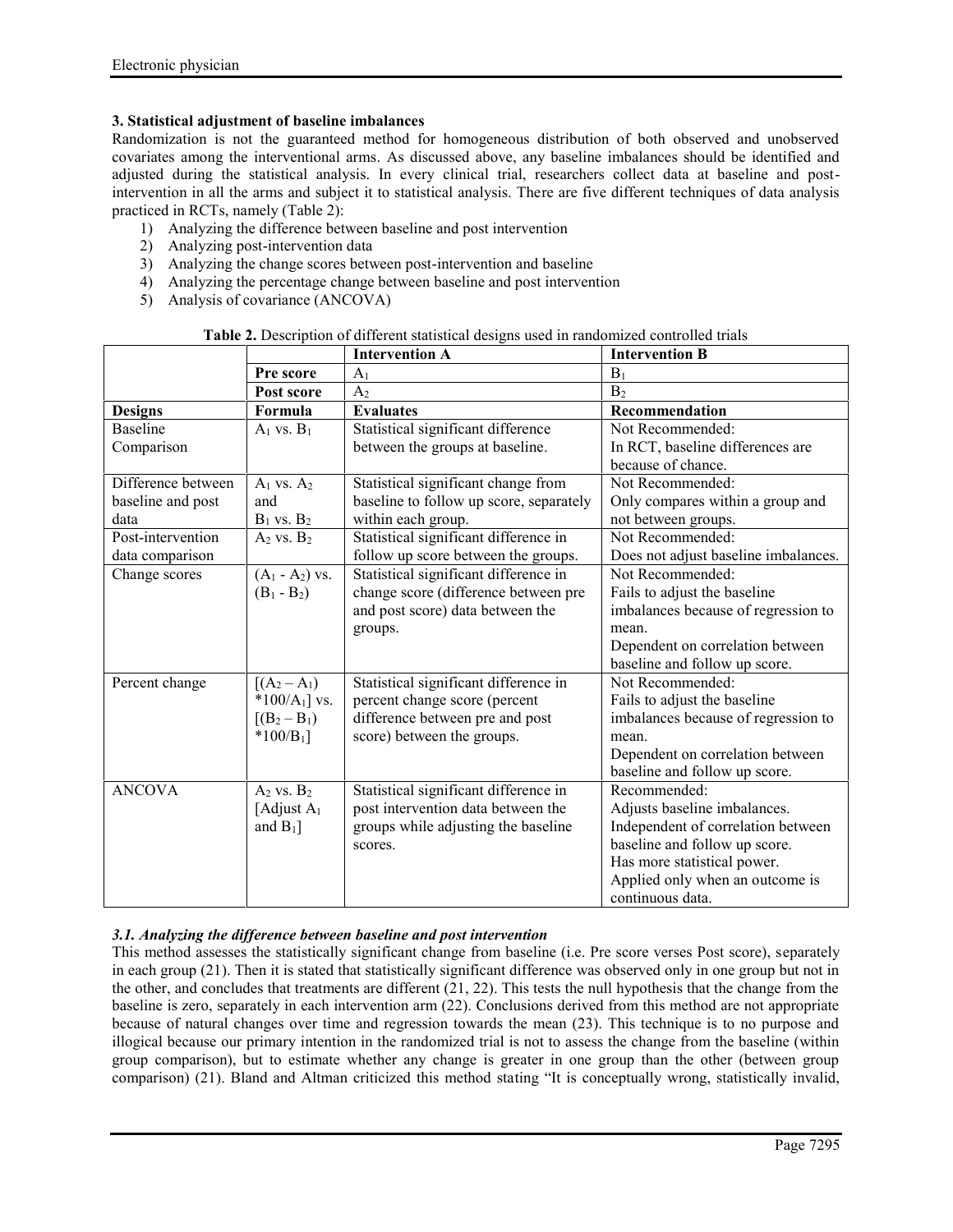and consequently highly misleading" (24). Two surveys in 1987 and 2011, reported that about 10% of trials of reputed medical journals analyzed within-group comparisons only (25, 26).

## *3.2. Analyzing post-intervention data (POST method)*

This method ignores the baseline values in all the intervention arms and just compares the post intervention data between the groups. This method is simple to understand and less time consuming for data analysis (27). Analysis of variance or student's t test is used to compare the follow-up scores between the groups. This technique is based on the assumption that randomization ensures baseline homogeneity of all characteristics across all arms and thus covariate adjustment is deemed unnecessary (27). However, we know that randomization does not always equally distribute all the variables in intervention arms, and simulation studies have shown that after baseline imbalance adjustment, the analysis of post intervention scores can be different (28). As it fails to adjust any baseline imbalances between the arms, this can lead to an unfair advantage to one intervention arm over another (29). This method can give biased and imprecise estimates of treatment effect.

## *3.3. Analyzing the change scores between post-intervention and baseline*

This technique, known as change score or gain score (i.e. Pre score minus Post score), subtracts the baseline scores from the post-intervention score within each arm and then change score of each arm is compared with statistics (27). The advantage of this method is that baseline scores are accounted in the analysis (27). Although this technique takes baseline scores into account, still it fails to adjust the baseline imbalance because of regression to mean (23, 30). Regression to mean concept explains that patients with low baseline score generally tend to improve more so than patients with high baseline scores (23, 30). Statistically significant results are more likely to be seen in change score when correlation is high between baseline and follow up score, while in post-intervention comparison, significant results are seen when the correlation is low (30). However, it is important to specify the statistical design in protocol and it is inappropriate to choose statistical test based on the significant result. Application of this test is also conditional on the correlation between baseline and follow-up score, and hence not recommended.

# *3.4. Analyzing the percentage change between baseline and post intervention (Percent Change)*

In contrast to the change score which assesses the absolute change, few researchers recommend the assessment of percentage change between the baseline and follow up scores (31, 32). Stridbeck R et al. explained the advantage of percentage change over change score with a simple example "Two obese men A and B participate in a weight loss program. Their weights at the beginning of the program are 150 Kg and 100 Kg, respectively. When they finish the program, man A, who weighs 150 Kg has lost 15 Kg, while man B has lost 10 Kg. From the example, we see that, man A lost 5 Kg more than that man B, but the percent of weight they lost are 10% in both cases" (32). Similar to change score, this method also fails to adjust the baseline imbalances because of regression to mean (23). Another disadvantage is that it is calculated using the ratio, so this method generates non-normal distributed data from normally distributed data (33). Vickers completely discourages the use of percentage change and recommends the use of ANCOVA, and when conditions where ANCOVA cannot be employed, change score or post-intervention comparison should be considered (33).

## *3.5. Analysis of covariance (ANCOVA)*

Beholding the limitations of the above-mentioned methods' analysis of covariance, a regression method is a better approach for statistical analysis for RCTs (27, 30). ANCOVA uses baseline scores as covariates in the analysis and it is applied when an outcome is continuous. In RCTs, ANCOVA is unaffected by baseline imbalances and has more statistical power than others in detecting treatment effects (22, 33). Vickers and Altman demonstrated through a simulation study that ANCOVA maintained its statistical power even at low correlation level between baseline and follow up scores (30). However, statistical power of change score and percent change score decreased with the dropping correlation between baseline and follow up score (30). When the correlation is high  $(0.8)$  the efficiency of ANCOVA remains relatively similar to the change score and percentage change score (27, 30). Advantages of ANCOVA are the following; it maintains the high statistical power regardless of the correlation level, it decreases the bias and gives precise estimates by adjusting the baseline scores and also the other prognostic variables, and this regression method also helps in prediction (3, 30).

There is sufficient evidence for opting for the ANCOVA method over others in adjusting the covariates (3, 27, 29, 30). However, lack of an objective tool for assessment of baseline imbalances have made selection of the covariates for adjustment very complex (19). One should note that, adjusting the wrong covariate can lead to increase in bias and decrease in the statistical power (2). Kahan et al. demonstrated with simulation study that adjusting the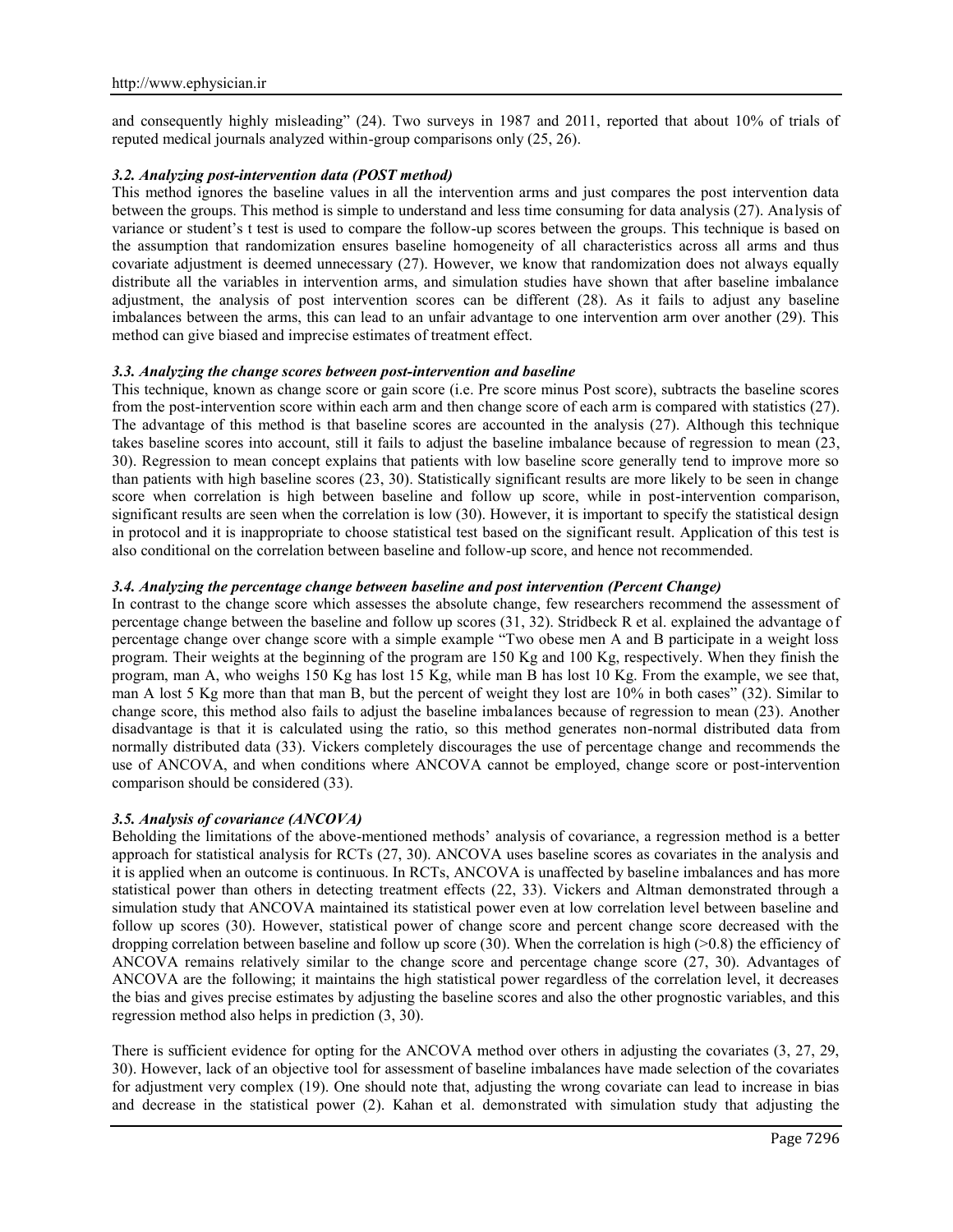prognostic variables and also fewer suspected covariates increased the statistical power of study (29). Before considering ANCOVA, it is important to understand its two underlying assumptions: first, the covariate should be independent of outcome i.e. covariates should not be different across the groups (3, 27); second, homogeneity of regression slopes (27).

# **4. Conclusions**

The information from this overview gives an idea of various statistical designs employed in RCTs and also discusses their strengths and limitations. Comparing baseline differences using significance test should be avoided as it is highly misleading. Do not simply estimate the statistical significance of difference between baseline and post intervention within each randomized group, rather, compare the measures between the groups. In any circumstance, ANCOVA should be the analysis of choice for adjusting the baseline imbalances and prognostic covariates in RCTs.

## **Acknowledgments:**

NA

# **Conflict of Interest:**

There is no conflict of interest to be declared.

# **Authors' contributions:**

All authors contributed to this project and article equally. All authors read and approved the final manuscript.

## **References:**

- 1) Sackett DL, Rosenberg WM, Gray JA, Haynes RB, Richardson WS. Evidence based medicine: what it is and what it isn't. BMJ. 1996; 312(7023): 71–2. doi: 10.1136/bmj.312.7023.71. PMID: 8555924, PMCID: PMC2349778.
- 2) Kent DM, Trikalinos TA, Hill MD. Are unadjusted analyses of clinical trials inappropriately biased toward the null? Stroke. 2009; 40(3): 672–3. doi: 10.1161/STROKEAHA.108.532051. PMID: 19164784, PMCID: PMC2693723.
- 3) Egbewale BE, Lewis M, Sim J. Bias, precision and statistical power of analysis of covariance in the analysis of randomized trials with baseline imbalance: A simulation study. BMC Med Res Methodol. 2014; 14(1). doi: 10.1186/1471-2288-14-49. PMID: 24712304, PMCID: PMC3986434.
- 4) Gray LJ, Bath PMW, Collier T. Should stroke trials adjust functional outcome for baseline prognostic factors? Stroke [Internet]. 2009;40(3):888–94. doi: 10.1161/STROKEAHA.108.519207.PMID: 19164798.
- 5) Hauck WW, Anderson S, Marcus SM. Should we adjust for covariates in nonlinear regression analyses of randomized trials? Control Clin Trials. 1998; 19(3): 249–56. doi: 10.1016/S0197-2456(97)00147-5.
- 6) Hernández AV, Steyerberg EW, Habbema JDF. Covariate adjustment in randomized controlled trials with dichotomous outcomes increases statistical power and reduces sample size requirements. J Clin Epidemiol. 2004; 57(5): 454–60. doi: 10.1016/j.jclinepi.2003.09.014. PMID: 15196615.
- 7) Random Allocation National Library of Medicine PubMed Health. Available from: https://www.ncbi.nlm.nih.gov/pubmedhealth/PMHT0025810/.
- 8) Barnett AG, van der Pols JC, Dobson AJ. Regression to the mean: What it is and how to deal with it. Int J Epidemiol. 2005; 34(1): 215–20. doi: 10.1093/ije/dyh299. PMID: 15333621.
- 9) Covariate. In: Encyclopedia of Research Design. Thousand Oaks California 91320 United States: SAGE Publications; 2018.
- 10) Senn S. Testing for baseline balance in clinical trials. Stat Med. 1994; 13(17): 1715–26. doi: 10.1002/sim.4780131703. PMID: 7997705.
- 11) Elkins MR. Assessing baseline comparability in randomised trials. J Physiother. 2015; 61(4): 228-30. doi: 10.1016/j.jphys.2015.07.005. PMID: 26364088.
- 12) Abel U, Koch A. The role of randomization in clinical studies: Myths and beliefs. J Clin Epidemiol. 1999; 52(6): 487-97. PMID: 10408986.
- 13) Peterson RL, Tran M, Koffel J, Stovitz SD. Statistical testing of baseline differences in sports medicine RCTs: a systematic evaluation. BMJ open Sport Exerc Med. 2017; 3(1): e000228.
- 14) Knol MJ, Groenwold RHH, Grobbee DE. P-values in baseline tables of randomised controlled trials are inappropriate but still common in high impact journals. Eur J Prev Cardiol. 2012; 19(2): 231–2. PMID: 22512015.